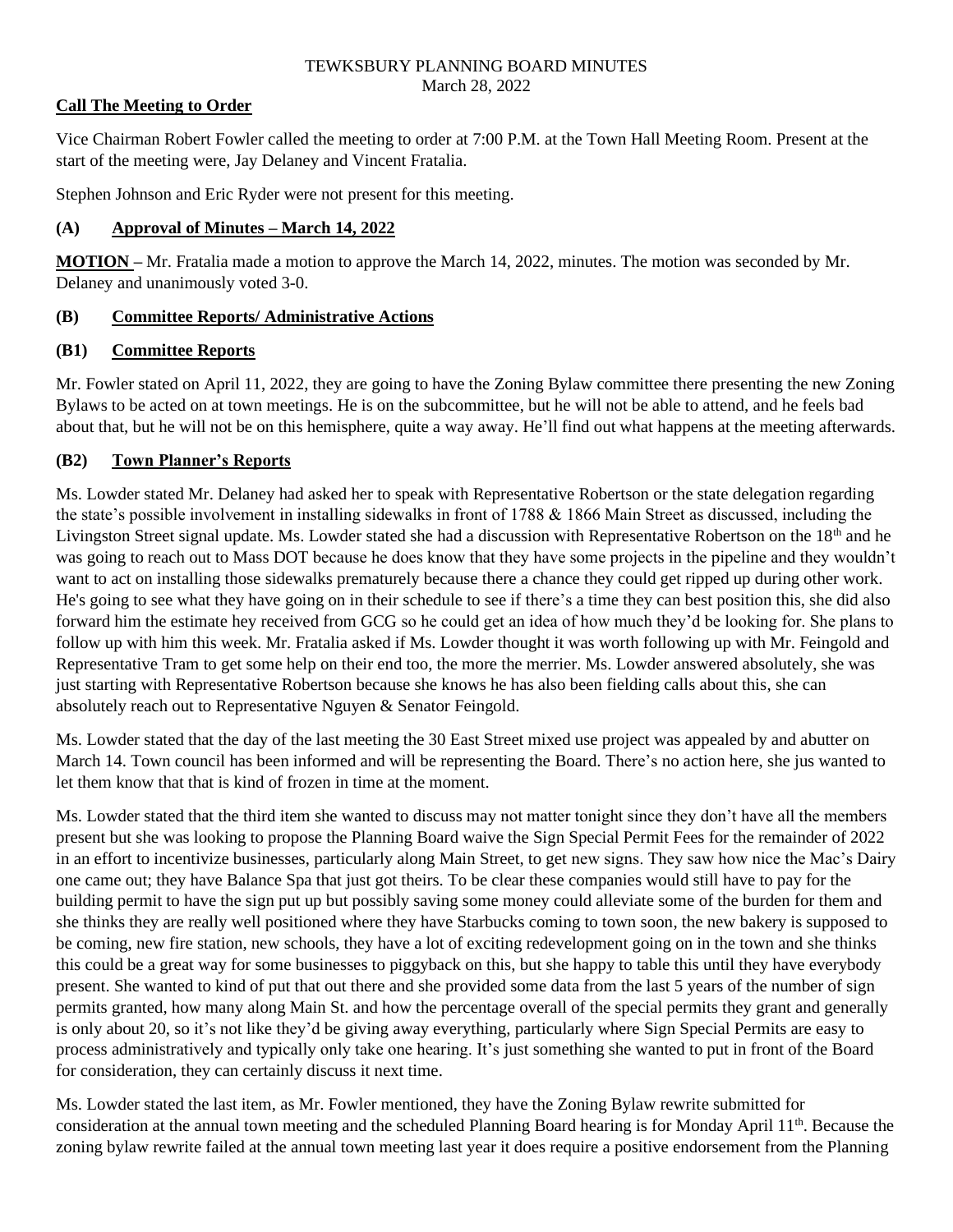Board to be able to move forward to town meeting this year. Last year it was great that everybody was on board, and it could go to town meeting regardless of what the Planning Board endorsed but this year they do require the endorsement so that's just something to keep in mind and also as Mr. Fowler mentioned he's not going to be at the next meeting so if anybody else is not going to be there she's like to know sooner rather than later.

## **(B3) 984 Main Street – Non-Substantial Change Determination**

Chief Kearns & Deputy Guttadauro appeared for the Non-Substantial Change Determination for 984 Main Street. Chief Kearns stated they are seeking a non- substantial change to the plans that were approved for the new fire station. As the plans are set right now there's a concrete rumble strip down the middle of the driveway that planned, what they would like to do is change that out to have a painted striped island. He provided the Board an overhead picture of what they'd like to do with that. Its going to be the same size as the concrete its just he thinks its going to look better with the painted area rather than the stamped concrete and the damage he thinks it will do to the plows and they try to plow the driveway. They are in the station right now, they moved in there last Tuesday with the temporary occupancy permit, the outside work should be getting started, probably around mid-April, they are waiting for DOT to issue their permits so they can do work close to 38. When that work is done mid-April, they'll have that middle island striped hopefully. They are also going to have stenciled on the pavement 'NO PARKING' to make sure people are aware of that.

Mr. Delaney stated he doesn't have a problem with what they want to do, he thinks it's a good idea because the rumble strip will only affect the plow when it goes up and down while the plow will knock the thinks that make everything vibrate off, so he thinks its actually a good idea, he's all for it.

Mr. Fratalia stated he met with Mr. Kearns and Mr. Guttadauro at the fire house and walked the site, he is in full agreement with the plans to remove the rumble strip. He was actually pleasantly surprised at the width of the driveway when the did the walk. Mr. Fratalia stated the plans show a 6' strip and asked if that is what they want to still have for a painted strip or is that too much. Chief Kearns stated he thinks its probably too much, he's going to talk with the designers. If they are going ot switch it to a painted area to have 6' because its about 36' wide right now, if they knock that down around 4' he thinks that'd be a good-sized island going down the middle that will completely dominate 'IN' and 'OUT', so no one is confused. Mr. Fratalia stated he thinks 4' is plenty and walking the site, the driveway is a lot bigger than they had thought. Chief Kearns agreed, looking at the plans before and to actually see it in place now, he's pleasantly surprised at the width of the driveway, he thinks it accommodates exactly what they had planned. There was a concern about the apparatus going in and out with regular traffic going in and out and he thinks the width of that driveway certainly suffices to allow cars ot get off to the side if they are pulling out. Mr. Fratalia stated he agrees, it would be enough room for a car to pull over in case the apparatus is coming behind them or coming in vice versa and he has no problem voting for the painted strip in the middle and doing away with the rumble strip.

Mr. Fowler stated he is all set with this obviously. He can understand it and it makes all the sense in the world. He has an unrelated question to ask afterwards. He thinks that if the Chief is in favor that they should amend the submittal from 6' to 4' now so that when they vote on it its done.

**MOTION –** Mr. Fratalia made a motion to approve the Non- Substantial Change for 984 Main Street, to amend the plans to show a 4' strip as proposed rather than a 6' strip down the middle of the driveway and removal of the rumble strips. The motion was seconded by Mr. Delaney and unanimously voted 3-0.

## **(B4) 15 Astle Street – Approval Not Required Plan**

David Plunkett appeared on behalf of the homeowner for the Approval Not Required Plan for 15 Astle Street. Mr. Plunkett stated, clearly this on the private way, it has one plus acre on both lots and each lot has 150' of frontage so that's all the criteria, that's all the determination to be made and request that it be approved for endorsement.

Mr. Delaney asked how many houses are going in there or are they just changing the lot lines. Mr. Plunkett stated he's just looking for endorsement of the plan as presented, as it exists, this is what exists right now there's no proposal pending on this other than an ANR endorsement, that's the sole submittal.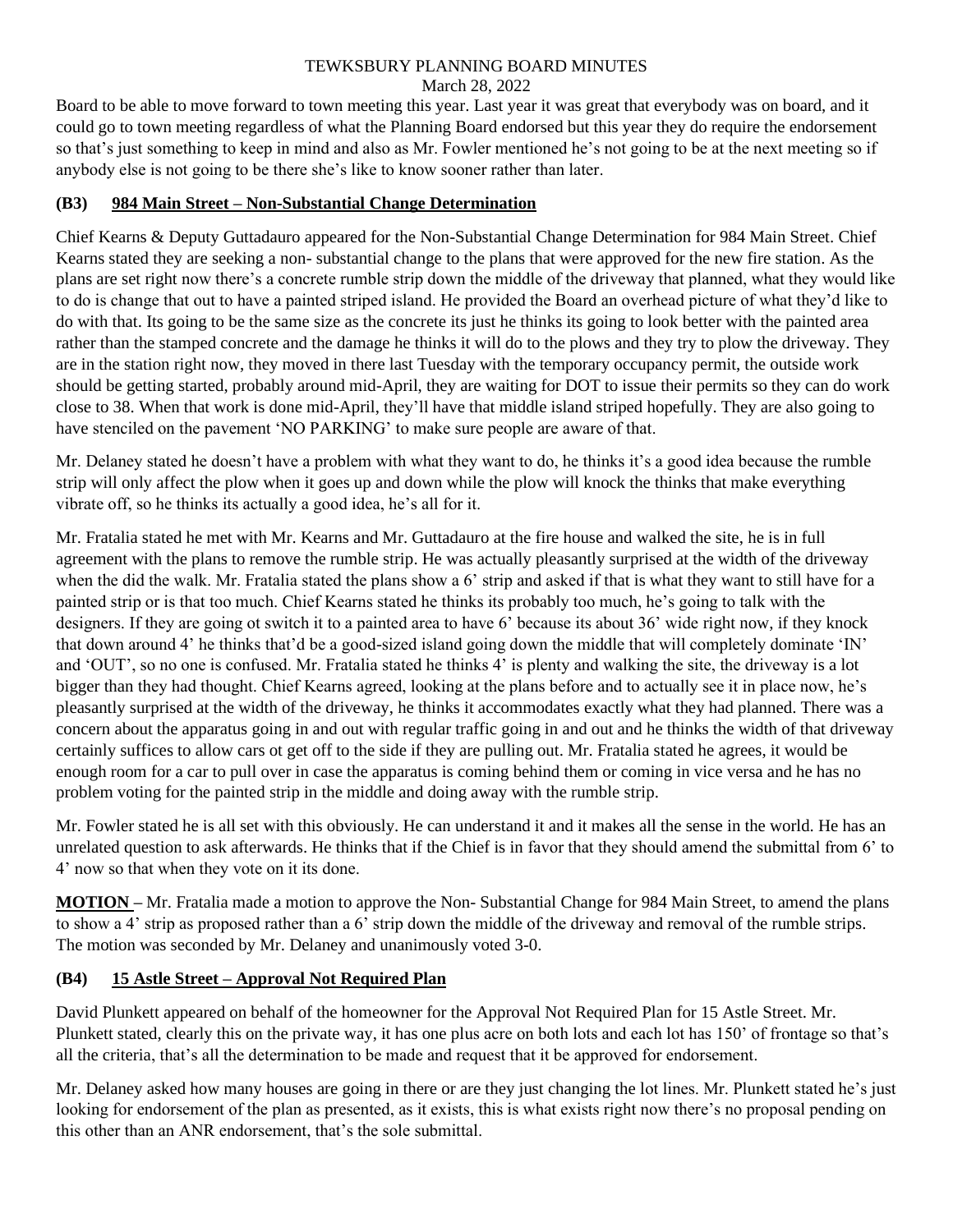Mr. Fratalia stated its pretty straightforward, he knows what the applicants trying to do, identify the lot lines and he's fine with this.

**MOTION –** Mr. Fratalia made a motion to approve the ANR plans as submitted at 15 Astle Street. The motion was seconded by Mr. Delaney and unanimously voted 3-0.

## **(C) 940-960 Main Street – 960 Main Street Development, LLC on behalf of John D. Sullivan – Modification to Site Plan Special Permit**

Applicant requested continuation to 4/11/2022

**MOTION –** Mr. Fratalia made a motion to continue the Modification to Site Plan Special Permit for 940-960 Main Street to April 11, 2022, at 7:20 PM. The motion was seconded by Mr. Denaley and unanimously voted 3-0.

# **(D) 85 French Street – CIL Realty of Massachusetts – Land Disturbance Permit** *(continued from 3/14)*

Applicant requested continuation to 4/11/2022

**MOTION –** Mr. Fratalia made a motion to continue the Land Disturbance Permit for 85 French Street to April 11, 2022, at 7:15 PM. The motion was seconded by Mr. Delaney and unanimously voted 3-0.

# **(E) 30 International Place – Lowell Five Cent Savings Bank – Special Permit** *(continued from 3/14)*

Doug Housler appeared on behalf of the applicant. Mr. Housler stated they are respectfully requesting the right to withdraw the application without prejudice.

**MOTION –** Mr. Fratalia made a motion to withdraw the Special Permit application for 30 International Place without prejudice. The motion was seconded by Mr. Delaney and unanimously voted 3-0.

## **(F) 160 & 170 River Road – Trull Brook Gold Course, Inc. – Site Plan Special Permit & Land Disturbance Permit** *(continued from 3/14)*

Applicant requested continuation to 4/11/2022

**MOTION –** Mr. Fratalia made a motion to continue the Site Plan Special Permit & Land Disturbance Permit for 160 & 170 River Road to April 11, 2022, at 7:10 PM. The motion was seconded by Mr. Delaney and unanimously voted 3-0.

# **(G) 60 Highland View Road – Highland View Realty Trust – Site Plan Special Permit, Special Permit & Land Disturbance Permit** *(continued from 3/14)*

Applicant requested continuation to 4/11/2022

Mr. Fowler stated the reason they are continuing this is because someone at one time put drainage devices underground on that site already, never been inspected, no test pits, nothing. Mr. Hardiman is concerned, obviously, what are they going to do, they can't use what's in the ground now because it wasn't inspected. They are going to have to decide what they want to do, either rip it out and start new or something else. Mr. Fratalia asked if it was right on site. Mr. Delaney stated the people that are building Highland View, they didn't put that. Mr. Fowler stated no, they didn't, it was done before. Mr. Delaney asked did they know they were there, and they were going to be able to use them. Mr. Fowler stated that they say no, he has a question he would like to ask the engineer but he's not here today.

**MOTION –** Mr. Fratalia made a motion to continue the Site Plan Special Permit, Special Permit & Land Disturbance Permit for 60 Highland View Road to April 11, 2022, at 7:05 PM. The motion was seconded by Mr. Delaney and unanimously voted 3-0.

# **Old Business**

There was no old business.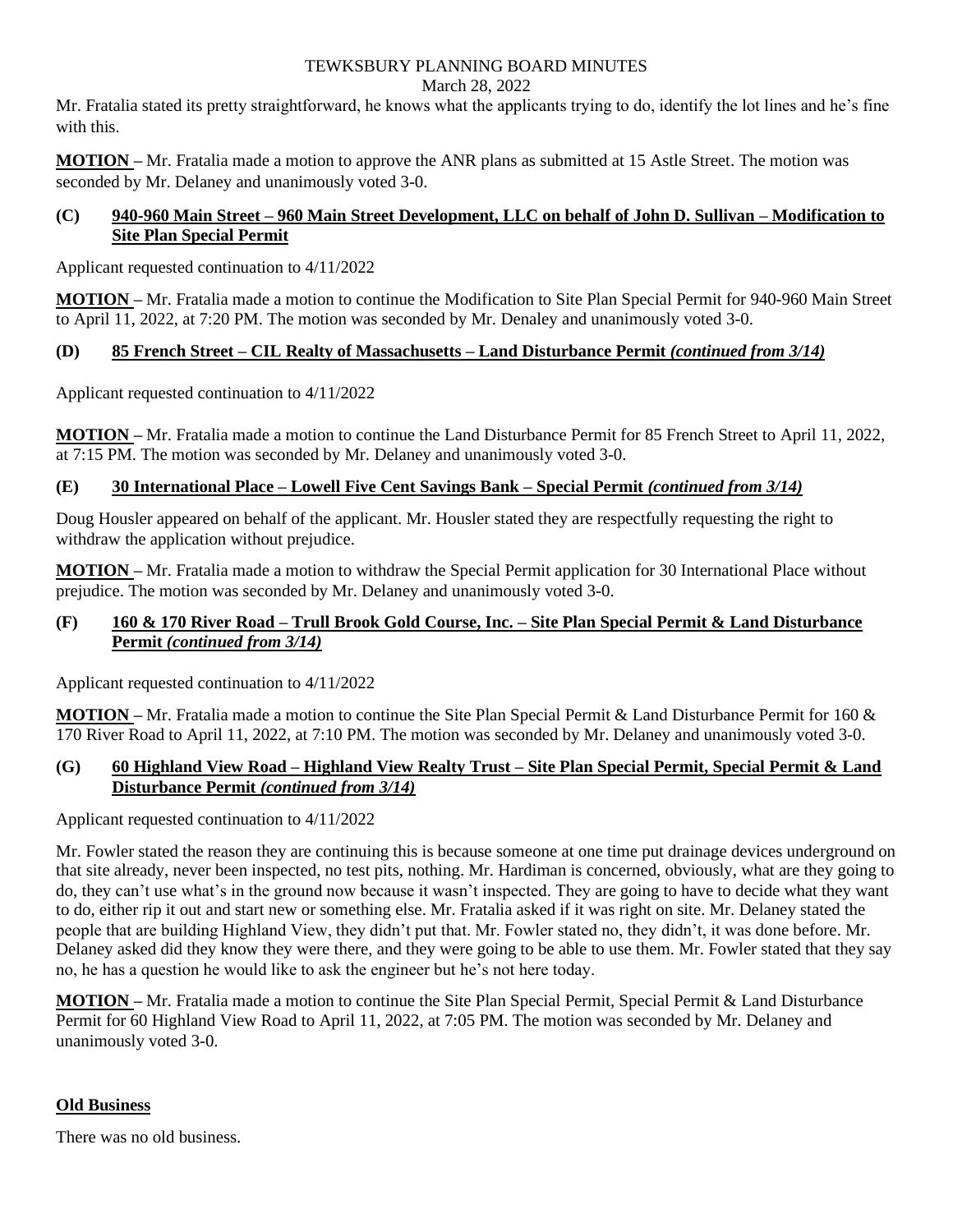### **New Business**

Mr. Fratalia stated he would like to extend Mr. Delaney a sincere good luck on Saturday's election. In the event it does not go in his favor it was a pleasure working with him on the Planning Board. Mr. Fowler stated Mr. Delaney has been there for 5 years and seen a progression of this Board with a lot of new things and he wants to congratulate him for being able to quickly grasp the necessity of knowing what's going on with this Board. Its not an easy board to be on because of the zoning bylaws, state laws, federal laws, town laws, he appreciates what he has done, and he looks forward to seeing him back here next meeting. Mr. Delaney stated he's enjoyed the 5 years he's been here.

#### **Correspondence**

There was no correspondence.

#### **Adjournment**

**MOTION –** Mr. Delaney made a motion to adjourn the meeting at 7:21 P.M. The motion was seconded by Mr. Fratalia and unanimously voted 3-0.

### **Approved on: April 25, 2022**

*List of documents for the 3.28.22 meeting*

*Documents can be found in the Community Development Office*

| 7:00 p.m. | Call meeting to order |
|-----------|-----------------------|
|-----------|-----------------------|

- **A. 7:00** Approval of Minutes: March 14, 2022
- **March 14, 2022**

**B. 7:00** Committee Reports/Administrative Actions

- 1- Committee Reports
- 2- Town Planner's Report
	- **Memo from Alexandra Lowder dated 3/25/2022**
- 3- 984 Main Street Non-Substantial Change Determination
	- **Application dated 3/24/2022**
	- **Revised site plan dated 8/7/2020**
	- **Overhead photo (1 page; undated)**
- 4- 15 Astle Street Approval Not Required Plan
	- **Application Form A dated 3/16/2022**
	- **Plan dated 3/16/2022**

**C. 7:00** 940-960 Main Street - 960 Main Street Development, LLC on behalf of John D. Sullivan: Modification to Site Plan Special Permit  *- applicant requested to continue to 4/11/2022*

- **Application packet dated 2/23/2022**
- **Revised site plan dated 2/14/2022**
- **Memo from Alexandra Lowder dated 3/25/2022**
- **Letter from Kevin Hardiman dated 3/25/2022**

**D. 7:05** 85 French Street – CIL Realty of Massachusetts: Land Disturbance Permit